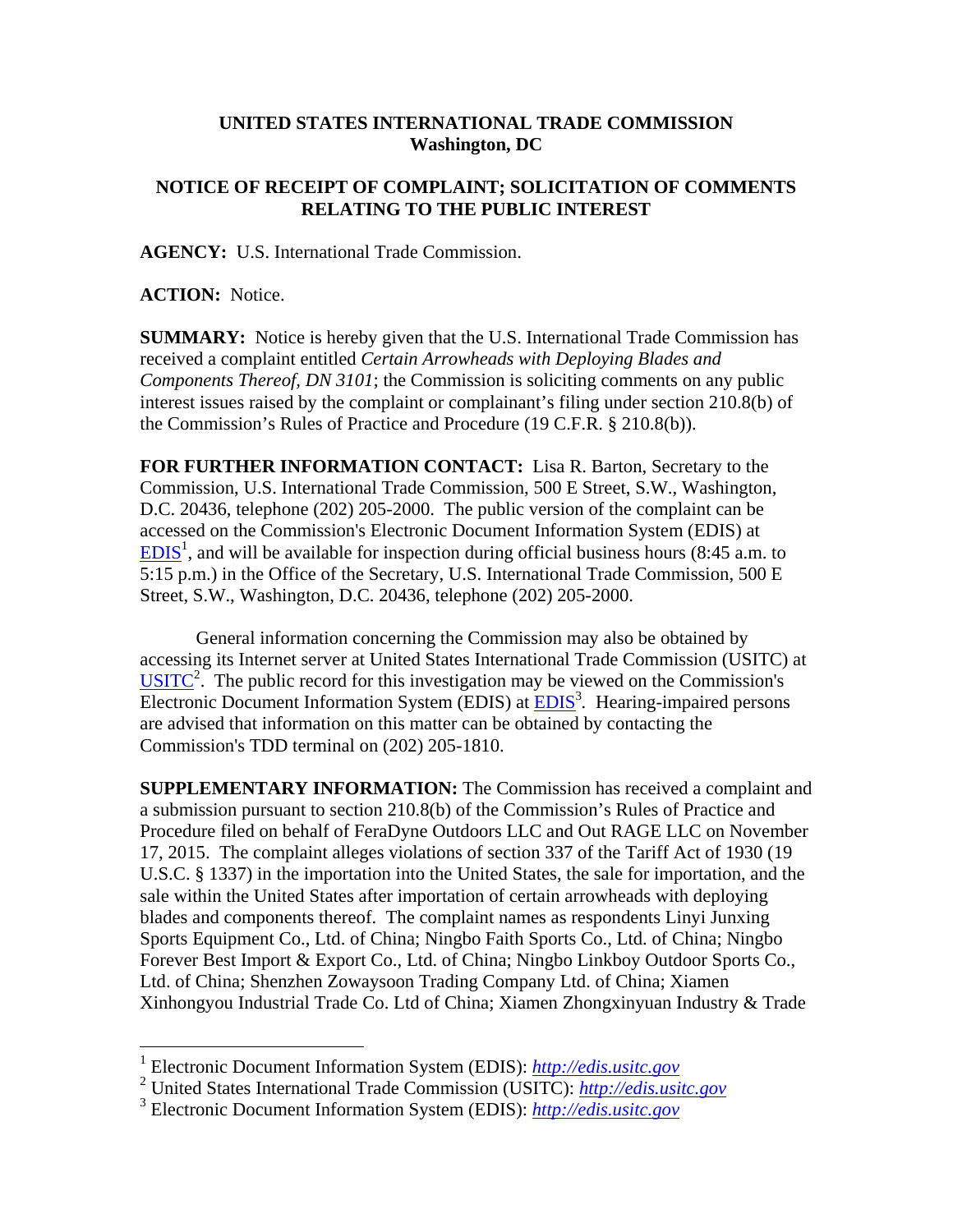Ltd. of China; Zhengzhou IRQ Trading Limited Company of China; and Zhengzhou Paiao Trade Co., Ltd. of China. The complainant requests that the Commission issue a general exclusion order and cease and desist orders.

Proposed respondents, other interested parties, and members of the public are invited to file comments, not to exceed five (5) pages in length, inclusive of attachments, on any public interest issues raised by the complaint or section 210.8(b) filing. Comments should address whether issuance of the relief specifically requested by the complainant in this investigation would affect the public health and welfare in the United States, competitive conditions in the United States economy, the production of like or directly competitive articles in the United States, or United States consumers.

In particular, the Commission is interested in comments that:

- (i) explain how the articles potentially subject to the requested remedial orders are used in the United States;
- (ii) identify any public health, safety, or welfare concerns in the United States relating to the requested remedial orders;
- (iii) identify like or directly competitive articles that complainant, its licensees, or third parties make in the United States which could replace the subject articles if they were to be excluded;
- (iv) indicate whether complainant, complainant's licensees, and/or third party suppliers have the capacity to replace the volume of articles potentially subject to the requested exclusion order and/or a cease and desist order within a commercially reasonable time; and
- (v) explain how the requested remedial orders would impact United States consumers.

Written submissions must be filed no later than by close of business, eight calendar days after the date of publication of this notice in the *Federal Register*. There will be further opportunities for comment on the public interest after the issuance of any final initial determination in this investigation.

Persons filing written submissions must file the original document electronically on or before the deadlines stated above and submit 8 true paper copies to the Office of the Secretary by noon the next day pursuant to section 210.4(f) of the Commission's Rules of Practice and Procedure (19 C.F.R. § 210.4(f)). Submissions should refer to the docket number ("Docket No. 3101") in a prominent place on the cover page and/or the first page. (*See* Handbook for Electronic Filing Procedures, *Electronic Filing Procedures*<sup>4</sup>). Persons with questions regarding filing should contact the Secretary (202-205-2000).

 $\overline{a}$ 

<sup>4</sup> Handbook for Electronic Filing Procedures:

http://www.usitc.gov/secretary/fed\_reg\_notices/rules/handbook\_on\_electronic\_filing.pdf